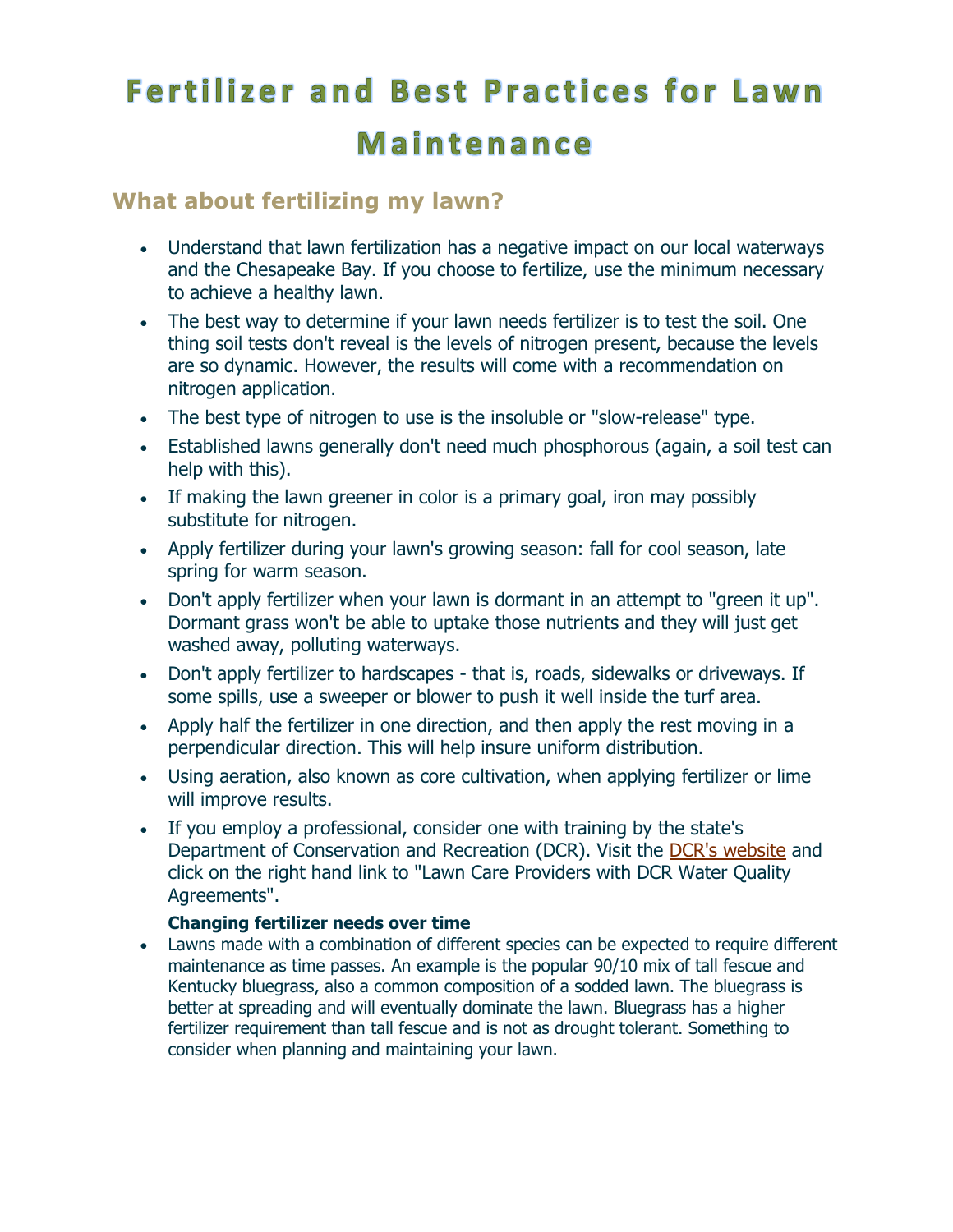

#### **Protect the Bay and Fertilize Responsibly**

Nutrient enrichment is a serious impediment to healthy waterways and is a cause of dead zones in the Chesapeake Bay. A significant source of this type of pollution is homeowners. The hundreds of thousands of residents that enthusiastically, but carelessly, apply fertilizer to their lawns every year in the Bay's watershed do impact it. Don't be part of the problem!

#### **If you're going to use fertilizer:**

- 1. Use only the minimum recommended amount for the grass species in your lawn
- 2. Apply only at the times of the year that it will actually benefit your lawn
- 3. Do not apply all the way to the edge of your lawn. This is especially true if your yard is bounded by a street / sidewalk or waterway. One good rain will wash that fertilizer right into our local streams.

# **Best Practices for Lawn Maintenance**

#### **Mowing**

- A sharp mower blade is essential. Sharpen your blade more than once per season (if you have cool-season grasses, then the summer dormancy period is a great time to get in an additional sharpening).
- Follow recommended mowing heights; for cool season varieties, keep heights at the high end of the range during spring and summer and cut lower in the fall. For warm season grasses, do the reverse, keeping it at the low end of the range in spring and summer, and raise it in the fall.
- Never remove more than 1/3 of the length of the grass at any one mowing.
- $\bullet$  If you mow regularly, allowing the clippings to stay on the lawn will benefit your lawn and will not create thatch. In fact, clippings can provide 30% of your lawn's nutritional requirements.
- Following these effective mowing practices will increase the density of your turf and reduce the chance of turf diseases!

### **Irrigation**

- If you choose to irrigate, think deep and infrequent waterings.
- Early morning is the best time for irrigation. Irrigating in the evening is fine for water conservation, but makes the grass vulnerable to disease because the blades stay wet for so much longer.
- Your goal is to soak the roots of your grass to a depth of 4-6" underground.